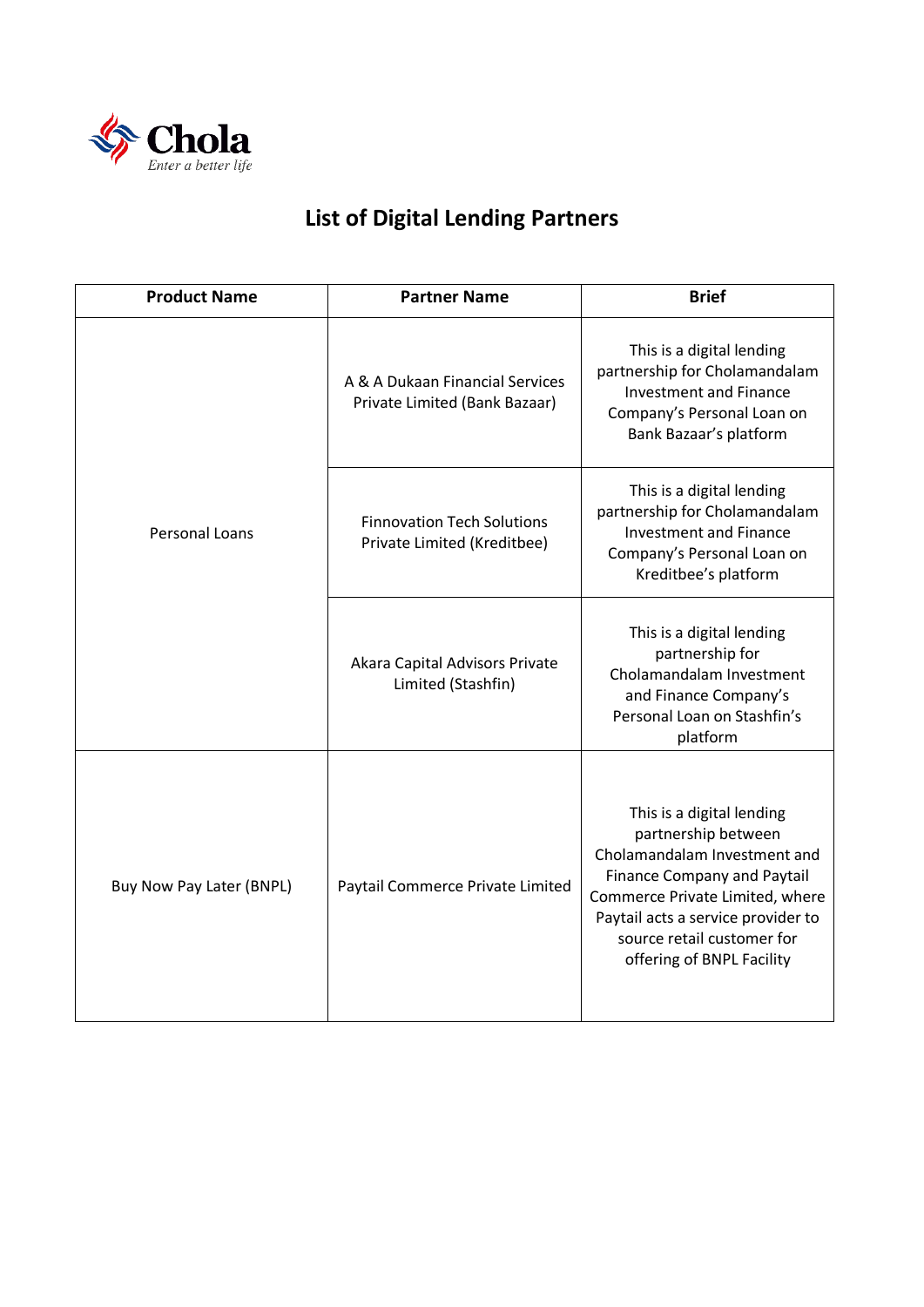| <b>Product Name</b>                              | <b>Partner Name</b>                                                           | <b>Brief</b>                                                                                                                                                                                  |
|--------------------------------------------------|-------------------------------------------------------------------------------|-----------------------------------------------------------------------------------------------------------------------------------------------------------------------------------------------|
| Supply chain finance<br>(Dealer/Vendor finance). | <b>Indinvoice Tech Solutions Private</b><br>Limited (Cashinvoice)             | This is a digital lending<br>partnership for Cholamandalam<br><b>Investment and Finance</b><br>Company's Supply chain finance<br>product                                                      |
|                                                  | Desiderata Impact Ventures<br>Private Limited (Progcap)                       | This is a digital lending<br>partnership for Cholamandalam<br><b>Investment and Finance</b><br>Company's Supply chain finance<br>product for last mile lending                                |
|                                                  | Phinchain Technologies Private<br>Limited (FINCHAIN)                          | This is a digital lending<br>partnership for Cholamandalam<br><b>Investment and Finance</b><br>Company's Supply chain finance<br>product sourcing.                                            |
|                                                  | Mogli finance Pvt. Ltd. (Credlix)                                             | This is a digital lending<br>partnership for Cholamandalam<br><b>Investment and Finance</b><br>Company's Supply chain finance                                                                 |
|                                                  | Ramsun Enterprise Payments<br>Network Pvt Ltd (Ramsun<br>Network)             | This is a digital lending<br>partnership for Cholamandalam<br><b>Investment and Finance</b><br>Company's supply chain finance<br>on Ramsun Network platform                                   |
|                                                  | <b>Frame Technology Marketing</b><br>Services Private Limited (Loan<br>Frame) | This is a digital lending<br>partnership for Cholamandalam<br><b>Investment and Finance</b><br>Company's supply chain finance<br>on Loan Frame platform                                       |
|                                                  | mjunction services limited                                                    | This is a digital lending<br>partnership for Cholamandalam<br><b>Investment and Finance</b><br>Company's for dealer financing<br>product for purchases done by<br>the dealer on this platform |